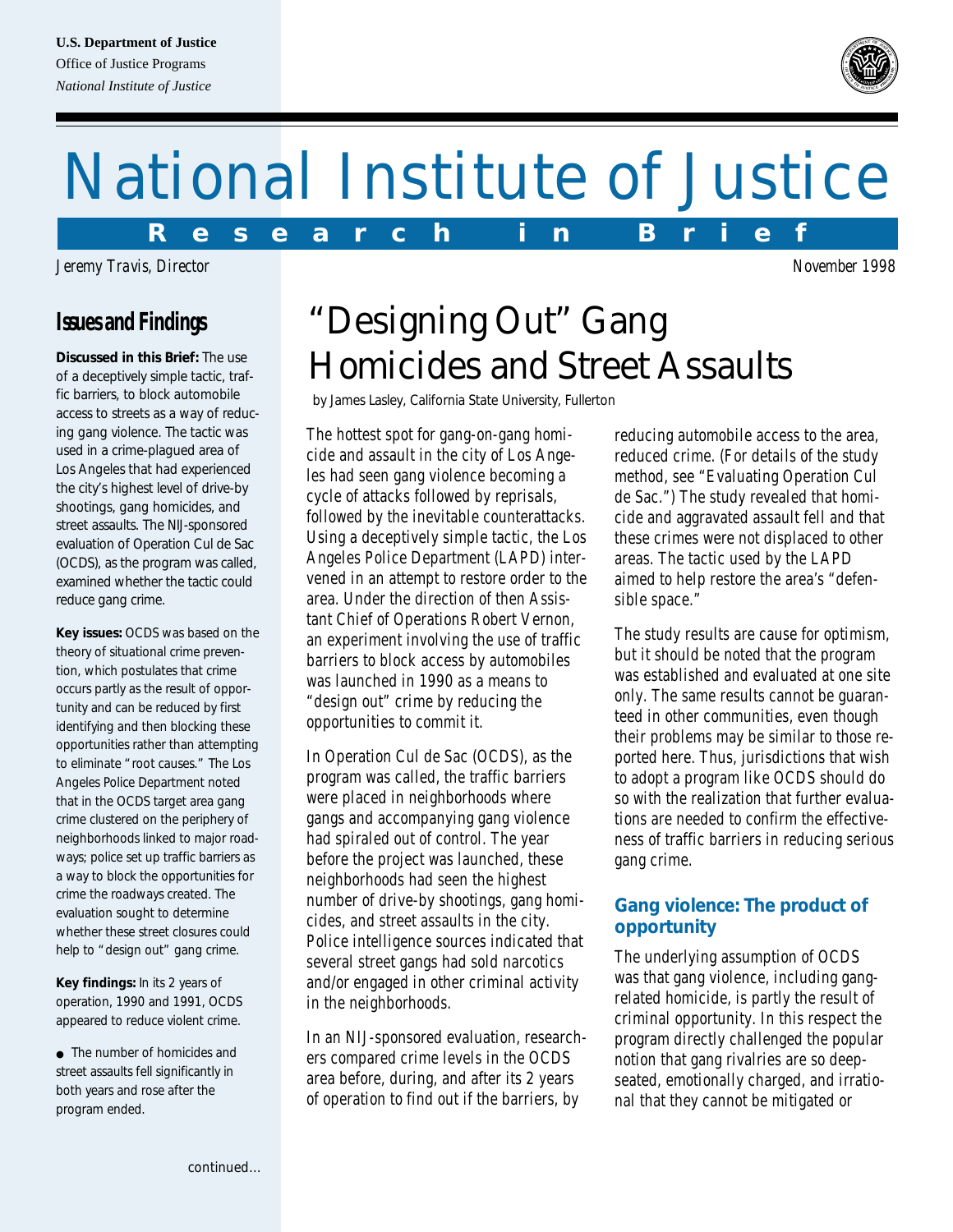# **Issues and Findings**

*continued…*

● Property crime decreased substantially during the first year of the program but it also decreased in the comparison area, where there was no OCDS, indicating that some factor or factors other than the traffic barriers were responsible for the reduction in the OCDS site.

● In the second year of the program, property crime rose, suggesting the street closures affected only violent crime.

● Crime was not displaced to other areas. Violent crime fell, not only in the OCDS area, but also in contiguous areas. This may be because the areas of potential displacement are the turf of rival gangs. As such they would be off-limits to gangs that might want to enter new territory when the traffic barriers reduced their opportunities to commit crime on their own turf.

● Traffic barriers can be used as part of an approach to maximize neighborhood residents' defensible space by increasing their span of control. Zones configured with the barriers heighten the visibility of suspect activities. They can be particularly effective when combined with "natural guardians"—people who serve as informal sources of surveillance and social control.

Although these findings indicate traffic barriers may work to reduce violent crime, it should be kept in mind that the experiment was conducted at only one site. Replications of OCDS and further evaluations are needed to fully test the effectiveness of the tactic.

*Target audience:* Police chiefs, sheriffs, urban designers and planners, crime prevention organizations. stopped by specific deterrence measures. On the contrary, OCDS postulates that violent gang crime is, in fact, deterrable because the opportunities, in this case opportunities presented by major roadways that facilitate entrance to and exit from high-crime neighborhoods, could be controlled.

OCDS focused on a proximate cause rather than a "root cause," with the goal of using traffic barriers to decrease the mobility of rival neighborhood gangs traveling to and from gang crime "hot spots." In this way the barriers change the situations in which gangs perceive opportunities to carry out "hit-and-run" crimes such as drive-by shootings.

#### **Situational crime prevention**

One of the leading theories of criminal opportunity is "situational crime prevention." Developed by criminologist Ronald V. Clarke, the theory is based on the assumption that crime can be reduced by pinpointing and blocking the forces that facilitate would-be offenders' criminal acts.1 Would-be offenders, the theory proposes, make rational choices in planning their criminal acts. For example, gangs may choose a particular street to commit a crime because they rationally determine that the way the street is situated provides them with ready access and exit, thereby creating an opportunity to more easily elude arrest.

Applying the model to gangs, the LAPD assumed that they did in fact make a "rational choice" about whether to engage in a particular act of criminal violence and whether to do so in a particular neighborhood setting. Evidence to support the theory has come from studies of residential burglary, shoplifting, and other crimes,<sup>2</sup> but OCDS was an initial attempt to apply situational crime prevention to gang violence.

#### **Designing out gang crime**

When police and researchers examined hot spots in the OCDS program area, they found a systematic pattern of opportunity. The majority of drive-by shootings and violent gang encounters occurred in clusters on the periphery of neighborhoods linked to major thoroughfares. To stem the violence, the police closed all major roads leading to and from the identified hot spots by placing standard cement K-rails (freeway dividers) at the end of the streets that led directly to these roads. This reconfiguration, which essentially created cul-de-sacs, was completed within the relatively short period of a week. Later, the K-rails were replaced with fixed iron fences which featured a locked gate that could be opened to permit access by emergency vehicles. Most of the traffic barrier configurations generally allowed one unrestricted roadway entrance/exit point.

#### **Violent crime fell significantly**

The number of homicides and assaults in the OCDS area fell significantly during the 2 years the program was operating, and rose after it ceased operations, while in the comparison area the level of these crimes remained constant.

The year before OCDS began, 1989, 7 homicides were committed in the area. During the subsequent 2 years—after the traffic barriers were installed on major streets in the gang hot spots—only one homicide was recorded in the OCDS neighborhood. (See exhibit 1.) The reduction in homicides between the year before the program began (1989) and the first year of the program (1990) is statistically significant and could be the result of OCDS traffic "design" changes, not random fluctuations in the number of homicides. For assaults, the story is similar. Between the preprogram year and the first year, the number of these crimes fell

2 . . a di kacamatan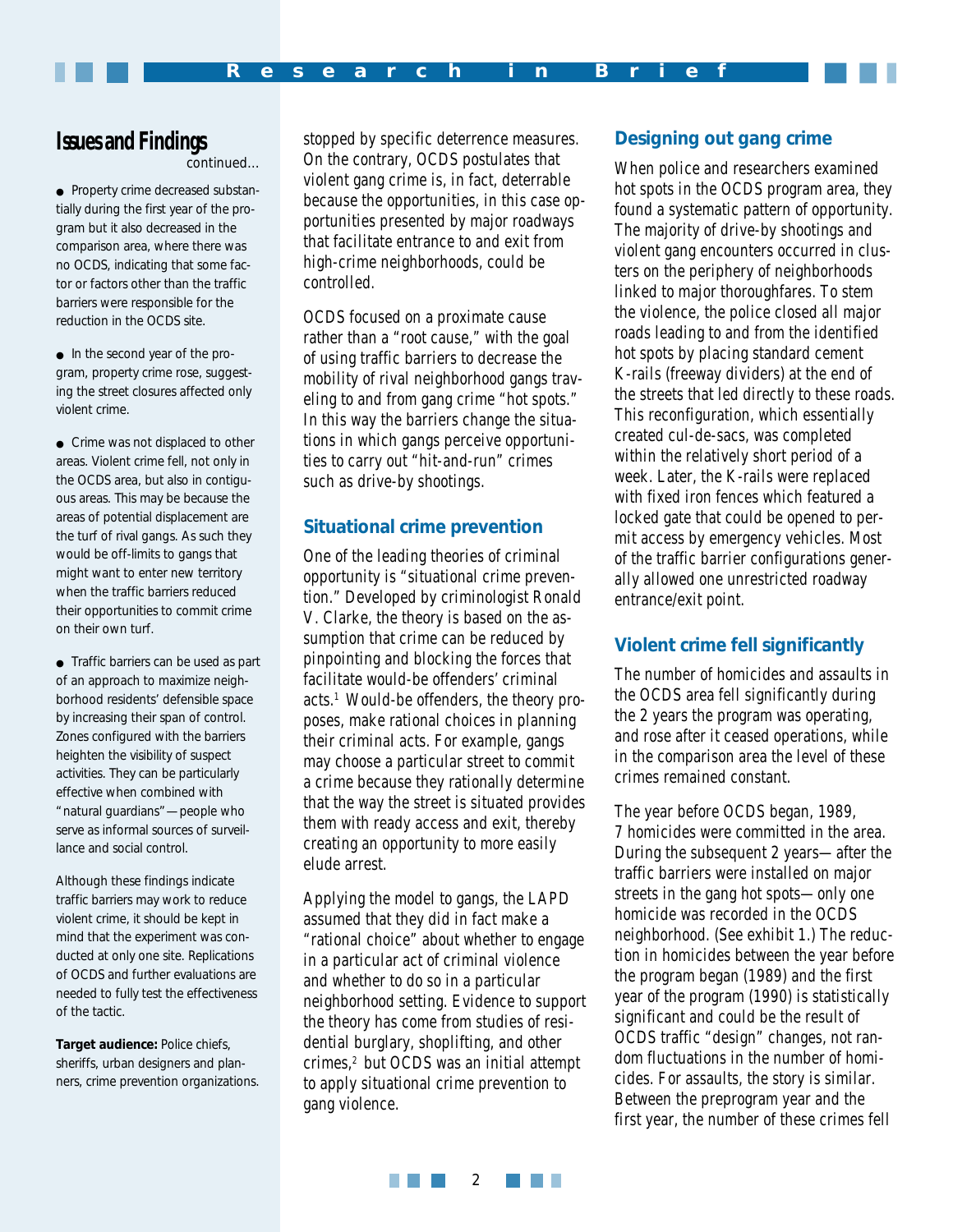

significantly (from 190 to 163), and continued to do so the second year (from 163 to 138). (See exhibit 2.) Reductions of this magnitude indicate the change may have been due to the effects of OCDS.

As predicted by the hypothesis, homicide and assault did not decrease in the comparison site, where OCDS did not operate. The numbers remained static, with no significant decrease (or increase) in the 2 years of the program.

**Postprogram crime.** The year after the program ceased operations, the level of homicides and assaults rose in the OCDS area, as the hypothesis predicted. Their similarity ends here, however, because in the comparison area, where there was no OCDS, the homicide and assault levels took different courses.

The statistically significant rise in homicide in the OCDS area after the program ended coincided with the reopening of traffic access to selected gang hot spots. In the comparison area a similar statistically significant increase occurred in this final period, further supporting the conclusion that OCDS had suppressed homicides. The explanation may be that removal

of the barriers opened the roads for rival gangs from both the OCDS and comparison areas to freely engage in drive-by shootings, thereby increasing the number of homicides in both areas. This finding may also suggest a "backlash" effect of the traffic closures: gang rivalries and actions that were suppressed when the traffic barriers were installed may have intensified as a result of the sudden increase in drive-by shooting opportunities created when the traffic barriers were removed.

Unlike the situation with homicide, assault did not increase in the

# **Evaluating Operation Cul de Sac**

peration Cul de Sac was tested in a 10-block area (roughly the size of a census tract) that in 1989 experienced the highest average number of drive-by shootings, gang homicides, and street assaults in the city of Los Angeles. In that year—the year before the project was launched—this amounted to approximately 38 drive-by shootings, 7 homicides, and 174 aggravated street assaults. Police intelligence sources indicated that 25 to 30 hardcore street gangs (primarily African-American and Latino/Hispanic street turf-oriented gangs) had sold narcotics and/or engaged in other criminal activity in the OCDS test neighborhood.

#### **Comparing crime before and after**

**OCDS.** The researchers used an interrupted quasi-experimental study design, which measures effects of a program or other factor before, during, and after implementation and also compares the effects to areas that are similar but where there has been no implementation. Thus, the impact of Operation Cul de Sac on gang crime was measured by comparing crime levels in the test area before and after the program began to see if they fell.

**The comparison site.** In addition to obtaining and analyzing crime data from the OCDS site, researchers studied crime in the entire patrol division surrounding the OCDS site. The effects of the "experimental" OCDS program were compared with crime data from this surrounding comparison area to detect changes (if any) in the crime level and to determine the statistical significance of those changes. The researchers also examined the question of whether crime had been displaced from the OCDS site to the comparison area, which is contiguous to the experimental site.

The program was fully functional from January 1990 to December 1991. The study ran longer, from 1989 to 1992, to enable researchers to compare crime levels before the program began and after it ended.

**Data sources and reporting.** Researchers used official LAPD data on Part I crimes (those defined by the FBI as serious

offenses): homicide, aggravated assault, and property crime. The homicides and assaults examined in the study were identified by the LAPD as gang related. The property crimes examined were burglary, automobile theft, automobile burglary (of locked vehicles), grand theft, bicycle theft, theft from automobiles (from unlocked vehicles), and theft from individuals (larceny).

All crime data were reported by year as well as quarterly. Because the sample sizes were very small, tests were conducted to determine their statistical significance,\* with the test for significance set at p< .05. (For findings significant at this level, the chances are less than 5 in 100 that the result has occurred randomly.)

\* The statistical tests used both parametric (t-test for correlated samples) and nonparametric methods (the Wilcoxson Matched-Pairs Test). See Siegel, S., *Nonparametric Statistics for the Behavioral Sciences*, New York: McGraw Hill, 1956.

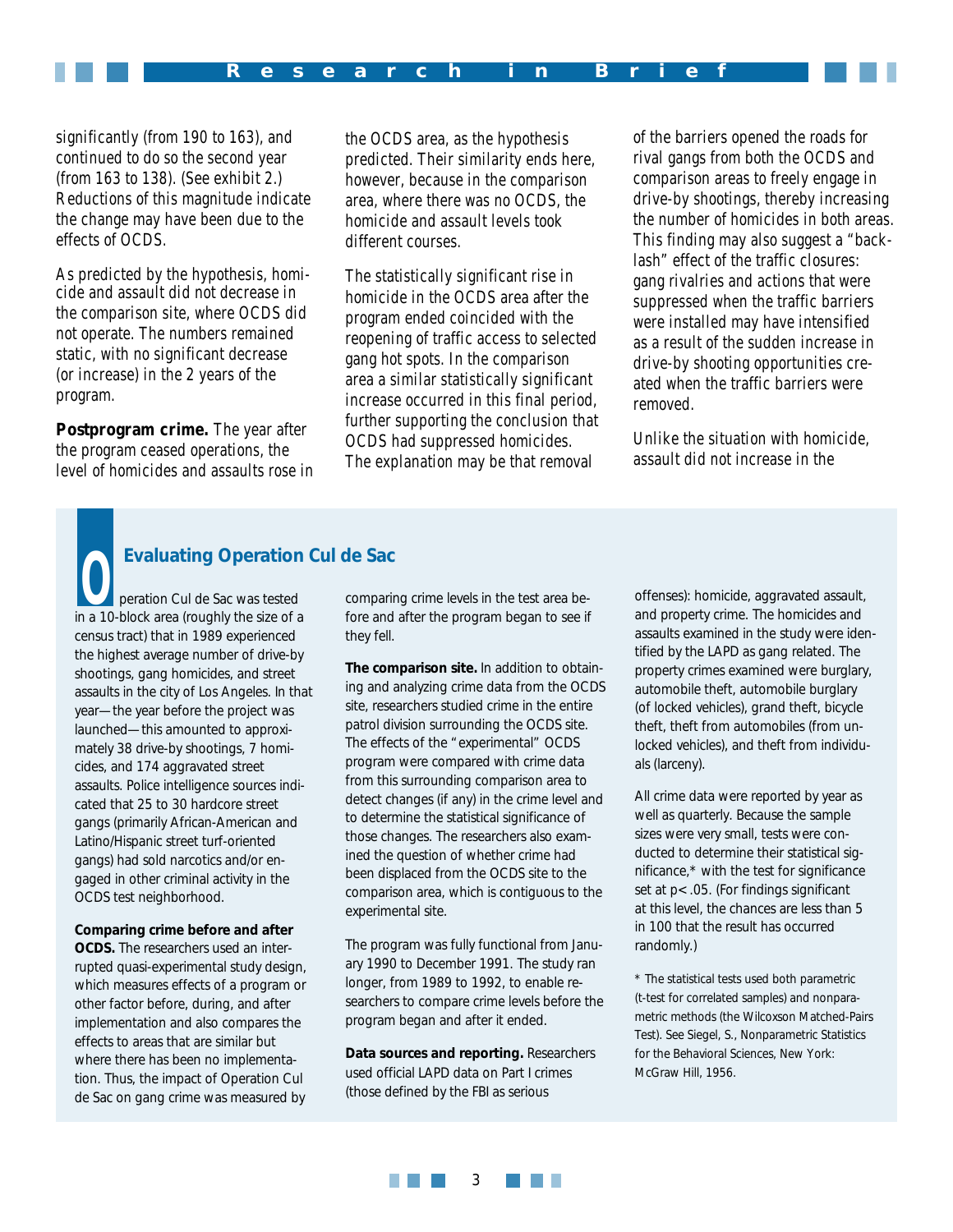

comparison area after the program ended in the OCDS. Rather, the level remained constant.3 One explanation may be that because aggravated assault is tied to intergang conflict (at least in the OCDS area), an increase in this crime in the OCDS area would come as no surprise. Another possible explanation is that the traffic closures reduced the likelihood that gangs would come into contact with one another (either deliberately or accidentally) in automobiles, and this in turn reduced the likelihood of assaults until the barriers were removed.

# **The barriers did not deter property crime**

Property crime decreased substantially (approximately 31 percent) during the first year the traffic barriers were installed. Although it is possible that the barriers were responsible for reducing property crime, the study did not provide statistical support for this conclusion. A nearly identical reduction in

property crime took place at the same time in the comparison area, indicating some other factor was responsible.

During the second year of the program, property crimes rose to their preprogram levels (about 30 percent, a statistically significant increase) in the OCDS area. In the comparison area, there was a nearly identical increase (32 percent). Taken together, these findings suggest that the possible impact of traffic closures on gang-related crime appears to be limited to violent offending (homicide and assault). In fact, it may be that people who committed property crime in the OCDS area were neighborhood residents who were unaffected by restrictions in roadway mobility resulting from the traffic closures.

# **Violent crime was not displaced**

One of the central concerns about programs such as OCDS that block the

natural flow of criminal opportunity is the displacement of criminals and crime to contiguous neighborhoods.4 No evidence of such a change in offending patterns was discovered for the OCDS program. This finding is contrary to the negative displacement hypothesis, which holds that gang members in the OCDS area would move to contiguous neighborhoods where they might continue their violent rivalries under less physically restrictive conditions.

A possible reason gang-related crime was not displaced lies in the nature of gang ties to specific neighborhoods or turf. The gangs in the OCDS area may have refrained from committing crime in surrounding neighborhoods because these neighborhoods are the turf of rival gangs. Turfs create natural social mechanisms that prevent street gangs from moving at will to new streets, parks, or blocks. Similarly, rival gangs traveling by automobile into neighborhoods in the general vicinity of the OCDS site may have been given the word to stay clear of the traffic closures, thus avoiding OCDS and contiguous neighborhoods altogether.

# **Criminals did not adjust their m.o. to the barriers**

There is no reason to believe that criminals adapted to the OCDS traffic closures; that is, adjusted their modus operandi to the closures and used the barriers to their criminal advantage. Clearly, if gang members discovered ways to use the traffic barriers to their advantage (for example, to avoid the police or to confront rival gangs), it is likely that significant increases in violent crime would have occurred by the second year of OCDS. They did not.

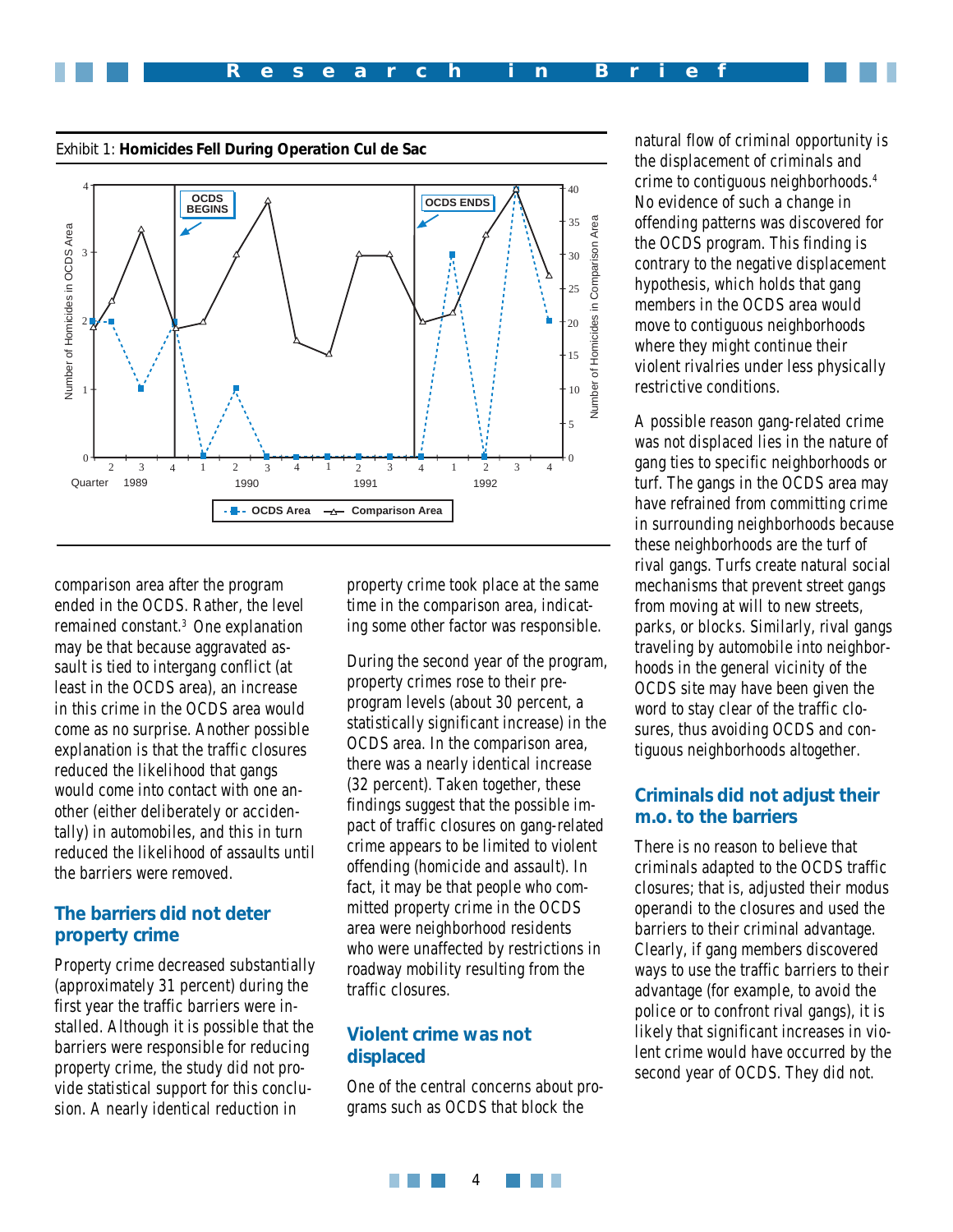

#### **Lessons from OCDS**

A number of lessons that may be useful in considering the adoption of programs like OCDS can be drawn from the study findings.

**1. Plan traffic flow wisely.** Future attempts to counter gang violence through traffic closures similar to those employed in the OCDS program can be carried out as follows:

● Survey traffic in the target community to identify major flows through areas that present prime opportunities for crime (chances are, these areas will report a large number of crimes, although, on the other hand, the proportion of unreported crime may be high). The survey would be conducted before deciding on the final configuration of the traffic barriers.

• When looking for crime opportunity areas, try to identify streets, places, individuals, and objects that may be considered attractive targets. In addition to gangs and gang hangouts, these may include liquor stores, fast food restaurants, schools, parks, parking lots, poorly lighted locations, and areas where luxury or other cars are not kept in garages at night. If traffic barriers are included as part of this strategy, it is possible they might be the factor that works to reduce property crime at these kinds of targets.

● Configure new traffic patterns. Channel more traffic into streets that offer the lowest criminal opportunity: those that prohibit parking, those with steady traffic flow that prohibits stopping, or those bordered by open areas where the line of vision is unobstructed. The general idea is to use the new configurations to alter the routines of offenders who use certain streets on a regular basis because these routines



*Exhibit 2: Assaults Fell During Operation Cul de Sac*

mean they cross paths with potential victims or may come into contact with their households and their places of business.

**2. Use traffic flow to increase defensible space.** "Defensible space" refers to physical design that facilitates neighborhood residents' tendency to and ability to exercise informal social control. A common strategy employs mechanisms of access control to increase the resident-to-outsider ratio in the hope that residents will thereby exercise more control over nonsociable behavior and increase sociable behavior.<sup>5</sup>

The ability to restore defensible space is perhaps the most beneficial crime prevention feature of traffic barriers.6 For this restoration to occur, the barriers must be used to increase the span of control of people living in areas plagued by gang crime. The general approach is to use barriers to make suspect activity more visible in neighborhoods that have lost control because vehicle and pedestrian traffic is unrestricted.

Zones of control can be established by using traffic barriers to maximize defensible space. These zones rely on "natural guardians," people whose routine presence in and familiarity with an area function as the eyes and ears on the street that ensure a measure of informal social control. If there are no natural guardians in a traffic barrier zone, the zone will not deter crime no matter how skillfully it is designed. Locations that allow a continuous, unobstructed view of the zones are the best. In conjunction with traffic barriers, people who remain at home during the day (e.g., homemakers, retired people), windows lighted at night that offer unobstructed views of the street, and churches or other gathering places where there is intense activity during the evening and daytime hours function as natural surveillance mechanisms.